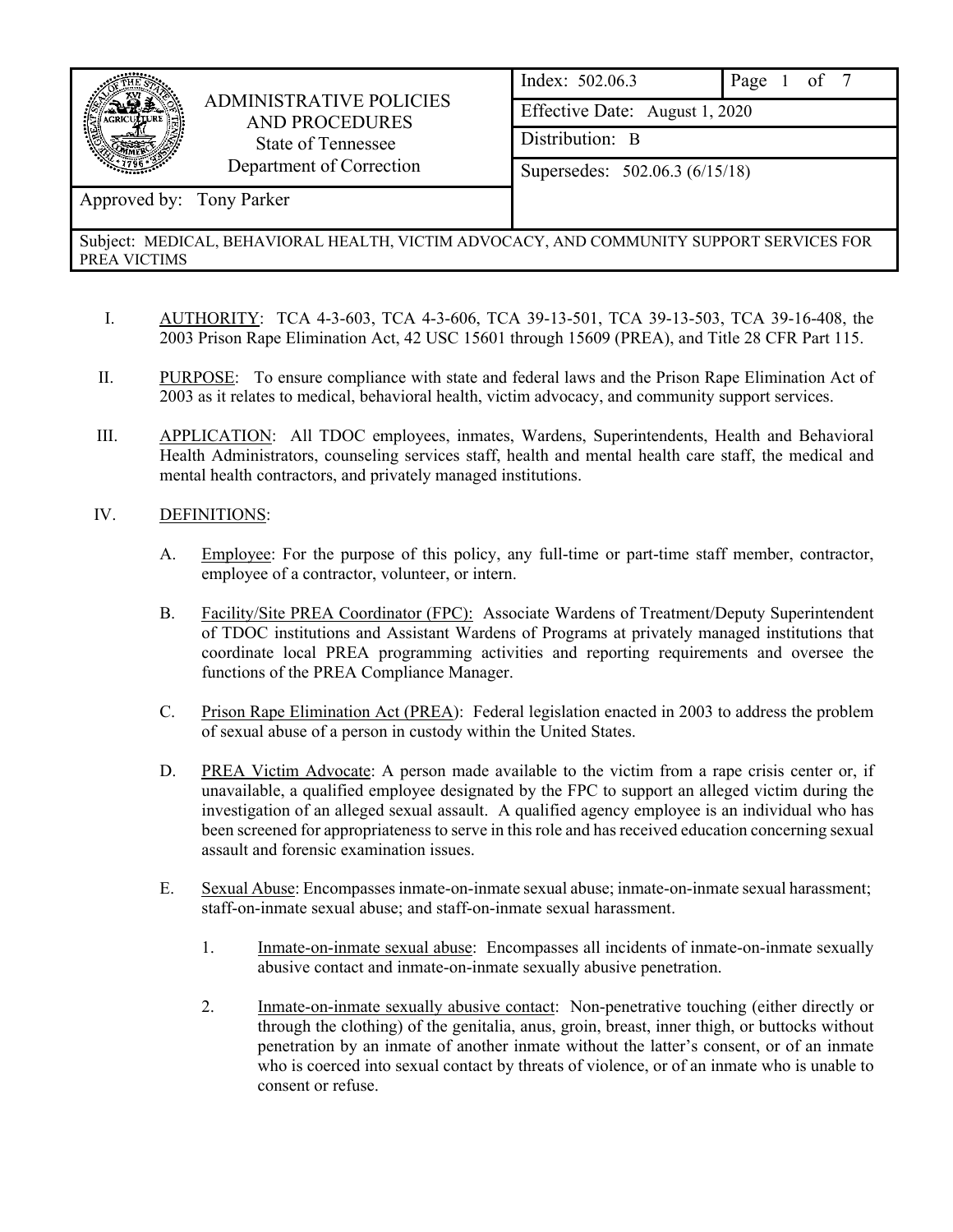| Effective Date: August 1, 2020                                                              | Index $\#502.06.3$ | Page 2 of |
|---------------------------------------------------------------------------------------------|--------------------|-----------|
| Subject:<br>MEDICAL, BEHAVIORAL HEALTH, VICTIM ADVOCACY, AND COMMUNITY SUPPORT SERVICES FOR |                    |           |

PREA VICTIMS

- 3. Inmate-on-inmate sexually abusive penetration: Penetration by an inmate of another inmate without the latter's consent, or of an inmate who is coerced into sexually abusive penetration by threats of violence, or of an inmate who is unable to consent or refuse. The sexual acts included are:
	- a. Contact between the penis and the vagina or the anus;
	- b. Contact between the mouth and the penis, vagina, or anus; or
	- c. Penetration of the anal or genital opening of another person by a hand, finger, or other object.
- 4. Inmate-on-inmate sexual harassment: Repeated and unwelcome sexual advances, requests for sexual favors, verbal comments, or gestures or actions of a derogatory or offensive sexual nature by one inmate directed towards another inmate.
- 5. Staff-on-inmate sexual abuse: Encompasses all occurrences of staff-on-inmate sexually abusive contact, staff-on-inmate sexually abusive penetration, staff-on-inmate indecent exposure, and staff-on-inmate voyeurism. Staff solicitations of inmates to engage in sexual contact or penetration constitute attempted staff-on-inmate sexual abuse.
- 6. Staff-on-inmate sexually abusive contact: Non-penetrative touching (either directly or through the clothing) of the genitalia, anus, groin, breast, inner thigh, or buttocks by a staff member of an inmate with or without the latter's consent that is unrelated to official duties.
- 7. Staff-on-inmate sexually abusive penetration: Penetration by a staff member of an inmate with or without the latter's consent. The sexual acts included are:
	- a. Contact between the penis and the vagina or the anus;
	- b. Contact between the mouth and the penis, vagina, or anus; or
	- c. Penetration of the anal or genital opening of another person by a hand, finger, or other object.
- 8. Staff-on-inmate indecent exposure: The display by a staff member of his or her uncovered genitalia, buttocks, or breast in the presence of an inmate.
- 9. Staff-on-inmate voyeurism: An invasion of an inmate's privacy by an employee for reasons unrelated to official duties or when otherwise not necessary for safety and security reason, such as peering at an inmate who is using a toilet in his or her cell; requiring an inmate to expose his or her buttocks, genitals, or breasts; or taking images of all or part of an inmate's naked body or of an inmate performing bodily functions and distributing or publishing them.
- 10. Staff-on-inmate sexual harassment: Repeated verbal comments or gestures of a sexual nature to an inmate by a staff member. Such statements include demeaning references to gender, sexually suggestive or derogatory comments about body or clothing, or obscene language or gestures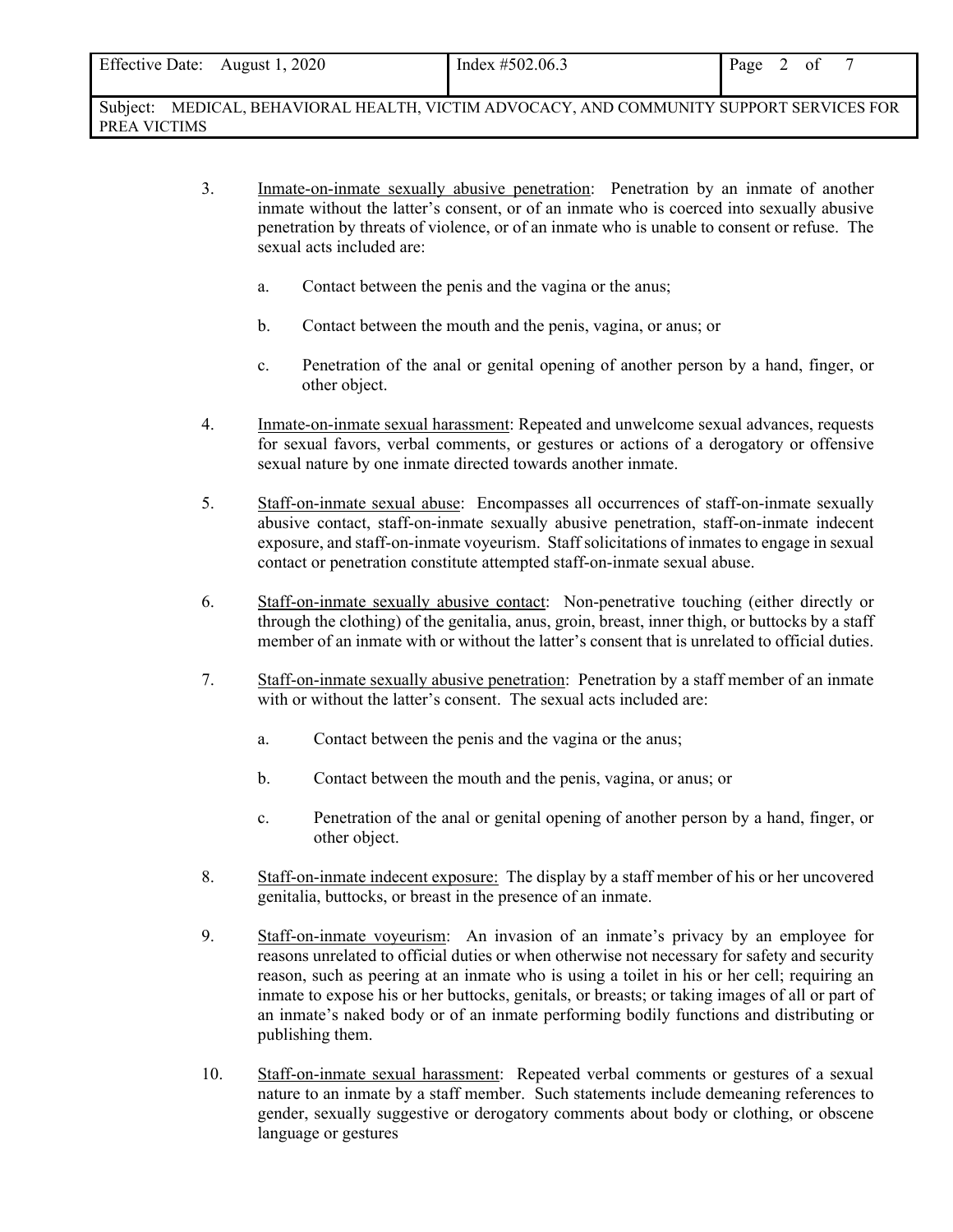| Effective Date: August 1, 2020 | Index $\#502.06.3$                                                                       | Page 3 of |  |  |
|--------------------------------|------------------------------------------------------------------------------------------|-----------|--|--|
|                                |                                                                                          |           |  |  |
|                                | Subject: MEDICAL, BEHAVIORAL HEALTH, VICTIM ADVOCACY, AND COMMUNITY SUPPORT SERVICES FOR |           |  |  |

F. Sexual Abuse Nurse Examiner (SANE): Nurses specially trained in the discipline of sexual response.

- G. Sexual Abuse Response Team (SART): A coordinated response team comprised of medical and mental health practitioners, facility investigators, and facility security leadership.
- H. Sexual Aggressor: Any inmate within TDOC custody, including but not limited to contracted confinement facilities, who has been identified utilizing the PREA Screening System Application as an individual who is at high risk of being sexually abusive.
- I. Victim: Any inmate within TDOC custody, including but not limited to contracted confinement facilities, who has been identified utilizing the PREA Screening System Application as an individual who is at high risk of being sexually victimized.
- V. POLICY: It is the policy of the TDOC to provide appropriate medical or behavioral health care, victim advocacy, and community support services in accordance with the Prison Rape Elimination Act of 2003.

#### VI. PROCEDURES:

PREA VICTIMS

- A. Staff shall accept reports of sexual abuse, harassment or retaliation by other inmates or staff for reporting sexual abuse or sexual harassment in accordance with Policy #502.06.2.
	- 1. Staff shall maintain confidentiality except to the extent necessary to make treatment, investigation and other security management decisions.
	- 2. Unless otherwise precluded by federal, state, or local law, medical and behavioral health providers shall be required to report sexual abuse and shall inform inmates of the providers' duty to report, and the limitations of confidentiality, at the initiation of services.
	- 3. Any information related to sexual victimization or abusiveness that occurred in an institutional setting is strictly limited to medical and behavioral health practitioners and other staff, as necessary, to make informed treatment plans and security and management decisions, including housing, bed, work, education, and programs assignments, or as otherwise required by Federal, State, local law.
	- 4. Medical and Behavioral Health providers shall obtain informed consent from inmates before reporting about prior sexual victimization that did not occur in the institutional setting.
	- 5. Non-SART members of medical and behavioral health staff will not be involved in the criminal investigations of PREA allegations, except for the preservation of evidence per operational protocol. Investigations will be conducted in accordance with Policy #502.06.2.
- B. Medical and behavioral health support and services shall be provided to victims of sexual abuse or sexual harassment in accordance with Policy #502.06.2 and to the extent allowable and not in direct conflict with the Prison Elimination Act of 2003.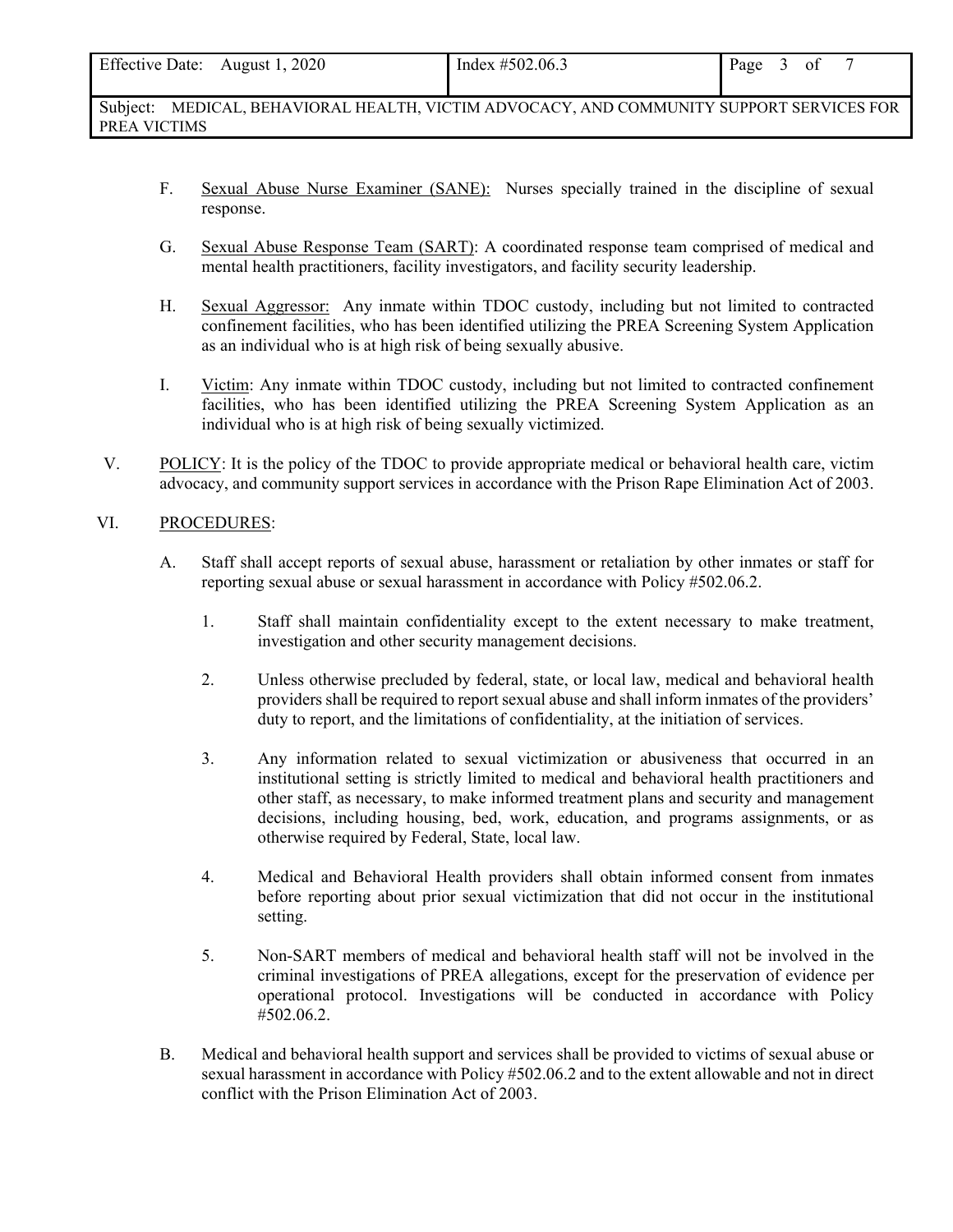| <b>Effective Date:</b> | August 1, 2020 | Index $\#502.06.3$ | Page<br>01<br>4 |
|------------------------|----------------|--------------------|-----------------|
|                        |                |                    |                 |

Subject: MEDICAL, BEHAVIORAL HEALTH, VICTIM ADVOCACY, AND COMMUNITY SUPPORT SERVICES FOR PREA VICTIMS

- 1. Referrals and Monitoring:
	- a. If the screening process indicates that an inmate has experienced prior sexual victimization, or has perpetrated sexual abuse, whether it occurred in an institutional setting or in the community, staff shall ensure that the inmate is offered a referral to a medical and or behavioral health provider within 14 days of the screening.
	- b. Within a set time period, not to exceed 30 days from the inmate's arrival at the institution, the institution will rescreen the inmate for risk of victimization or abusiveness or based upon any additional, relevant information received by the facility since the screening.
	- c. Those inmates identified as victims during the screening process and placed in segregated/restrictive housing involuntarily, shall be re-evaluated within 30 days of arrival at a facility by the behavioral health staff. If an extension is necessary, there shall be documentation of the basis for the concern for the inmate's safety and the reason for no alternative means of separation.
- 2. Medical Response:
	- a. Access to Emergency Care:
		- (1) Victims of sexual abuse shall receive timely, unimpeded access to emergency medical treatment and crisis intervention services, the nature and scope of which are determined by medical and behavioral health providers, according to their professional judgment, in accordance with Policy #113.30.
		- (2) If no qualified medical or behavioral health providers are on duty at the time a report of recent abuse is made, correctional officers are trained to render first aid as needed. Once the victim is safe and the scene is secure, if medical attention is deemed necessary for stabilization, the security shift supervisor shall notify the medical member of SART or their designee.
		- (3) Medical care should be limited to stabilizing the victim for transport.
		- (4) Medical and behavioral health providers shall follow operational protocols regarding evidence preservation.
	- b. All inmates alleging to be victims of a sexual abuse shall automatically be referred to behavioral health staff utilizing the referral process in accordance with Policy #113.82.
	- c. SANE Response:
		- (1) Upon receiving a report of an alleged sexual abuse within the 72 hour time frame SART members shall determine if SAFE/SANE response is indicated at an outside medical facility. If the services of an outside medical facility are determined to be indicated, the victim shall be transported by security to an outside medical facility with SAFE/SANE personnel for a forensic examination at no cost to the victim.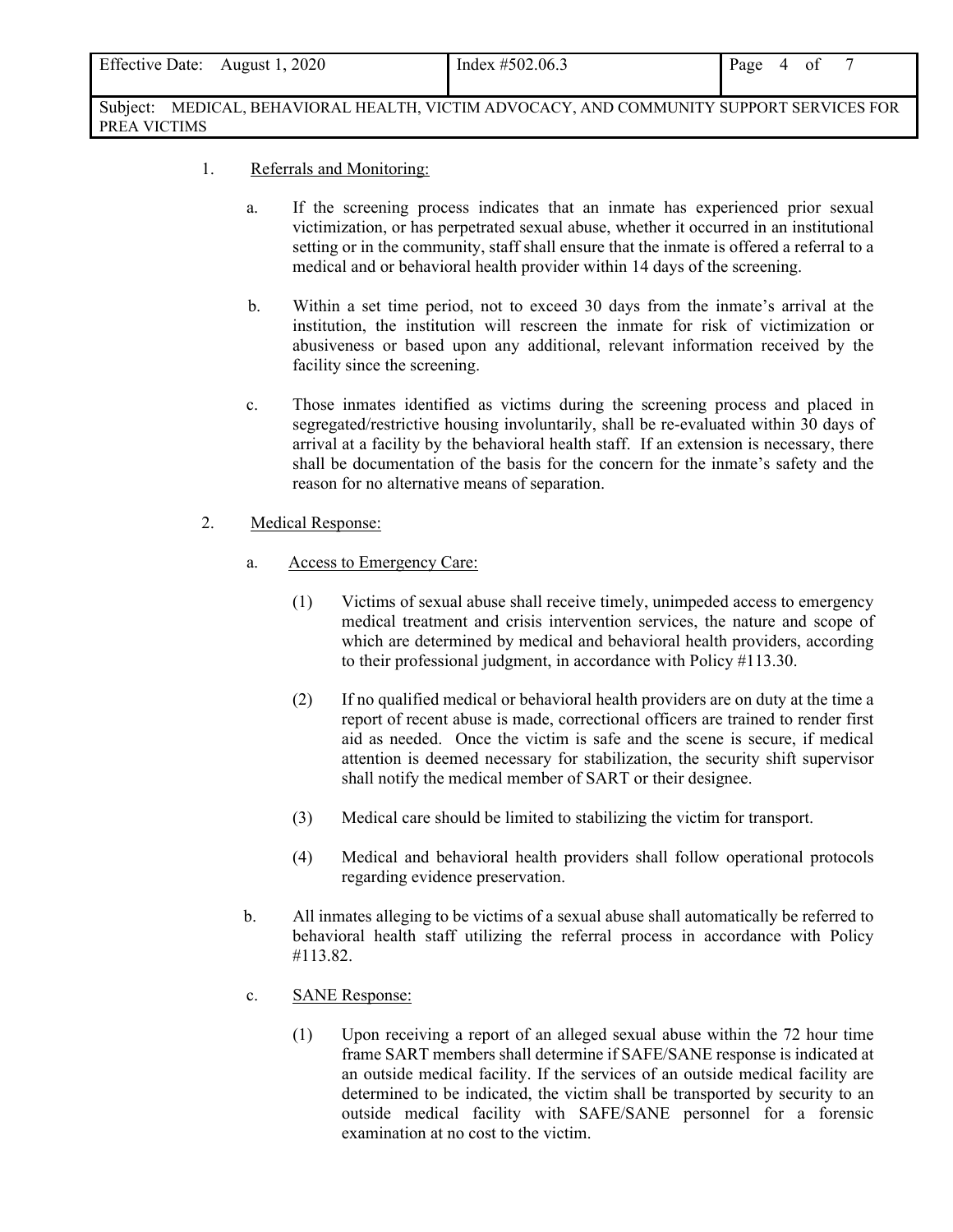Subject: MEDICAL, BEHAVIORAL HEALTH, VICTIM ADVOCACY, AND COMMUNITY SUPPORT SERVICES FOR PREA VICTIMS

- (a) If the victim is medically unstable, transport shall be to the nearest emergency medical facility by Emergency Medical Services.
- (b) A PREA Victim Advocate shall be made available to the alleged victim, when requested, to accompany and support the victim through the forensic medical examination and the investigation process.
- (2) Upon receiving a report of an alleged sexual abuse outside of the 72 hour time frame, SART members shall determine if SAFE/SANE response is indicated at an outside medical facility with SAFE/SANE personnel. The alleged victim shall be transported only to medical facilities trained and equipped with SANE personnel.
- (3) If SAFE/SANE personnel cannot be made available, the forensic examination can be performed by other qualified medical practitioners. The medical member of the SART shall document the efforts to provide SANE services.
- 3. Follow-up Care for Sexual Abuse:
	- a. Ongoing medical and behavioral health care for sexual abuse victims and abusers:
		- (1) The facility shall offer medical and behavioral health evaluation and, as appropriate, treatment to all inmates who have been victimized by sexual abuse in any prison, jail, lock-up, or juvenile facility.
		- (2) The evaluation and treatment of such victims shall include, as appropriate, follow-up services, treatment plans and, when necessary, referrals for continued care following their transfer to, or placement in, other facilities, or their release from custody.
		- (3) The facility shall provide such victims with medical and behavioral health services consistent with the community level of care.
		- (4) Inmate victims of sexually abusive vaginal penetration, while incarcerated, shall be offered pregnancy tests and timely information about, and access to, all pregnancy-related medical services that are lawful in the community. (See Policy #113.90)
		- (5) Inmate victims of sexual abuse, while incarcerated, shall be offered tests for sexually transmitted infections and sexually transmitted infections prophylaxis in accordance with professionally accepted standards of care, as medically appropriate in accordance with Policy #113.42.
		- (6) Treatment services shall be provided to the victim without financial cost and regardless of whether the victim names the abuser or cooperates with investigations.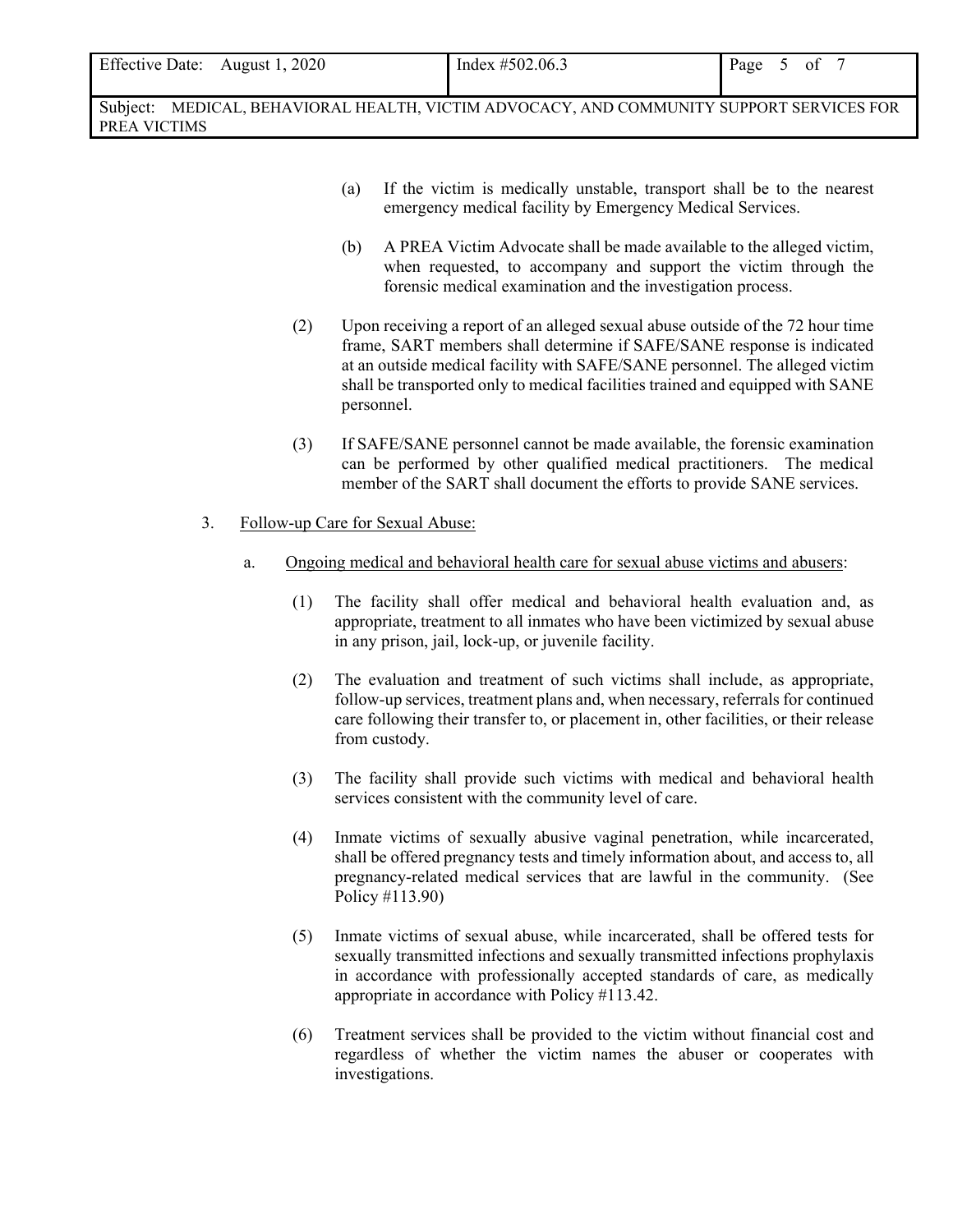| Page<br>0 <sub>1</sub><br><sub>t</sub> | <b>Effective Date:</b><br>August 1, 2020 | Index $\#502.06.3$ |  |  |  |  |  |
|----------------------------------------|------------------------------------------|--------------------|--|--|--|--|--|
|----------------------------------------|------------------------------------------|--------------------|--|--|--|--|--|

Subject: MEDICAL, BEHAVIORAL HEALTH, VICTIM ADVOCACY, AND COMMUNITY SUPPORT SERVICES FOR PREA VICTIMS

- (7) All facilities shall attempt to conduct a behavioral health evaluation of all known inmate-on-inmate abusers within 14 days of learning of such abuse history and offer treatment when deemed appropriate by behavioral health providers
- b. Inmate Access to Facility and Outside Confidential Support Services:
	- (1) The name and contact information of the facility's Inmate PREA Victim Advocate shall be posted to each housing unit bulletin board. The facility shall ensure that inmates are provided access to outside victim advocates for emotional support services related to sexual abuse by giving inmates the mailing address and telephone numbers, including toll-free hotline numbers, where available, of local, state, or national victim advocacy or rape crisis organizations and, for persons detained solely for civil immigration purposes, immigrant services agencies. The facility shall enable reasonable communication between inmates and these organizations and agencies, in as confidential a manner as possible.
	- (2) The FPC shall ensure that inmates are informed, prior to giving them access, of the extent to which such communications will be monitored and the extent to which reports of abuse will be forwarded to authorities in accordance with mandatory reporting laws.
	- (3) The TDOC shall attain memoranda of understanding (MOU) or other agreements with community services providers that are able to provide inmates with confidential emotional support services related to sexual abuse. Memoranda of Understanding are to be approved by the TDOC General Counsel.

#### C. Employee Training:

- 1. All Medical and Behavioral Health care employees, (TDOC, contracted, privately managed, and agency), full and part-time, shall receive specialized training in:
	- a. How to detect and assess signs of sexual abuse and sexual harassment
	- b. How to preserve physical evidence of sexual abuse
	- c. How to respond effectively and professionally to victims of sexual abuse and sexual harassment
	- d. How and to whom to report allegations or suspicions of sexual abuse and sexual harassment
- 2. Documentation of specialized training for medical and behavioral health employees shall be the responsibility of the Health Services Administrator and Behavioral Health Administrator at each facility.